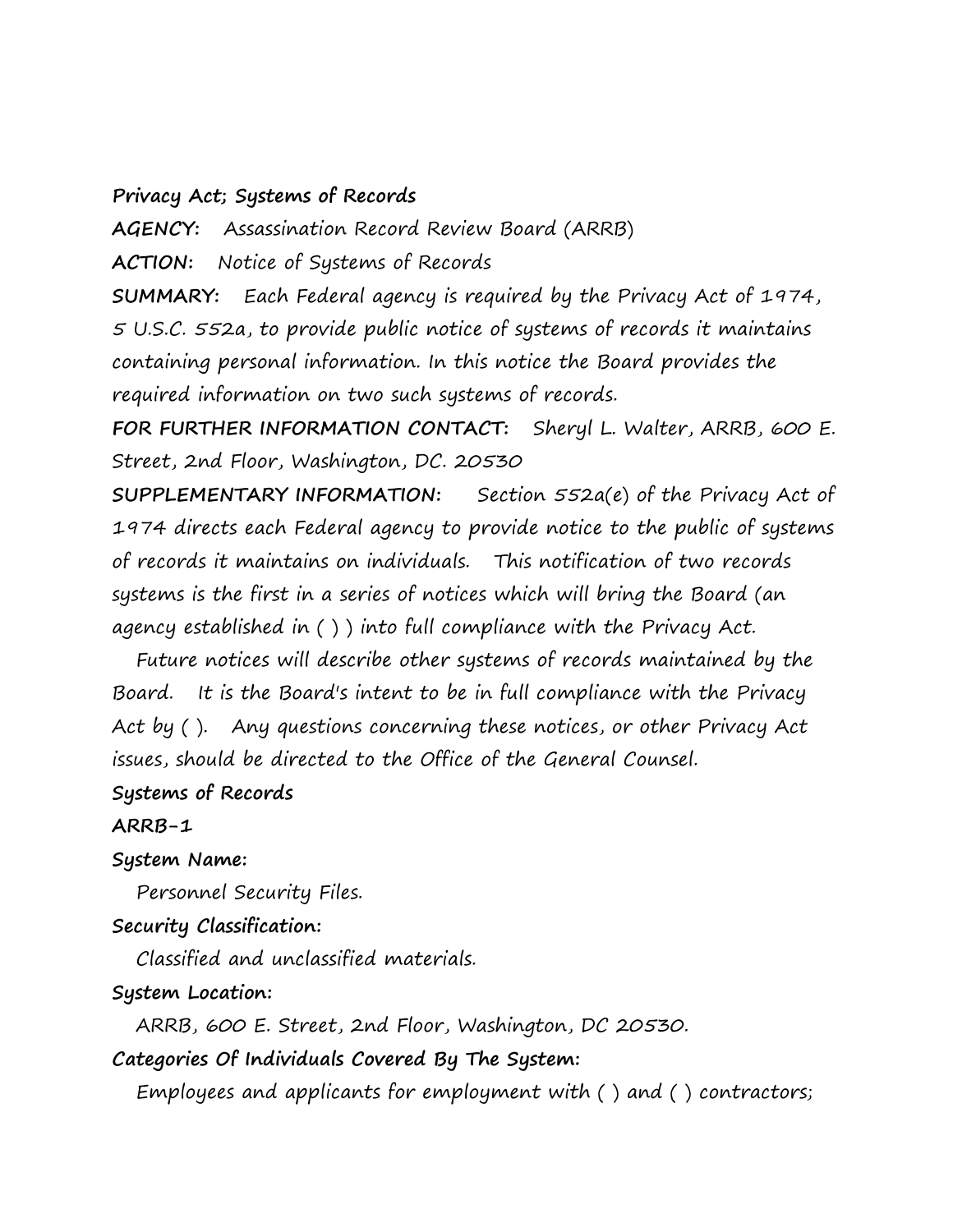consultants; other individuals requiring access to classified materials and facilities.

## **Categories Of Records In The System:**

Personnel security folders and requests for security clearances, Forms SF 86, 86A, 312, ( ). In addition, records containing the following information:

- (1) Security clearance request information:
- (2) Records of security education.
- (3) Records of any security infractions;
- (4) Employee identification files (including photographs) maintained for access purposes.

# **Authority For Maintenance Of The System:**

 $( )$ 

**Routine Uses Of Records Maintained In The System, Including Categories Of Users And The Purposes Of Such Uses:**

(1) to determine which individuals should have access to classified material.

(2) to determine eligibility for security clearances.

## **Storage:**

Paper records.

## **Retrievability:**

By name.

## **Safeguards:**

Access is limited to employees having a need to know. Records are stored in locked file cabinets in a controlled access area.

**Policies And Practices For Storing, Retrieving, Accessing, Retaining, And Disposing of Records In The System:**

**Retention And Disposal:** ( )

**System Manager And Address:**

ARRB, 600 E. Street NW, 2nd Floor, Washington, DC 20530.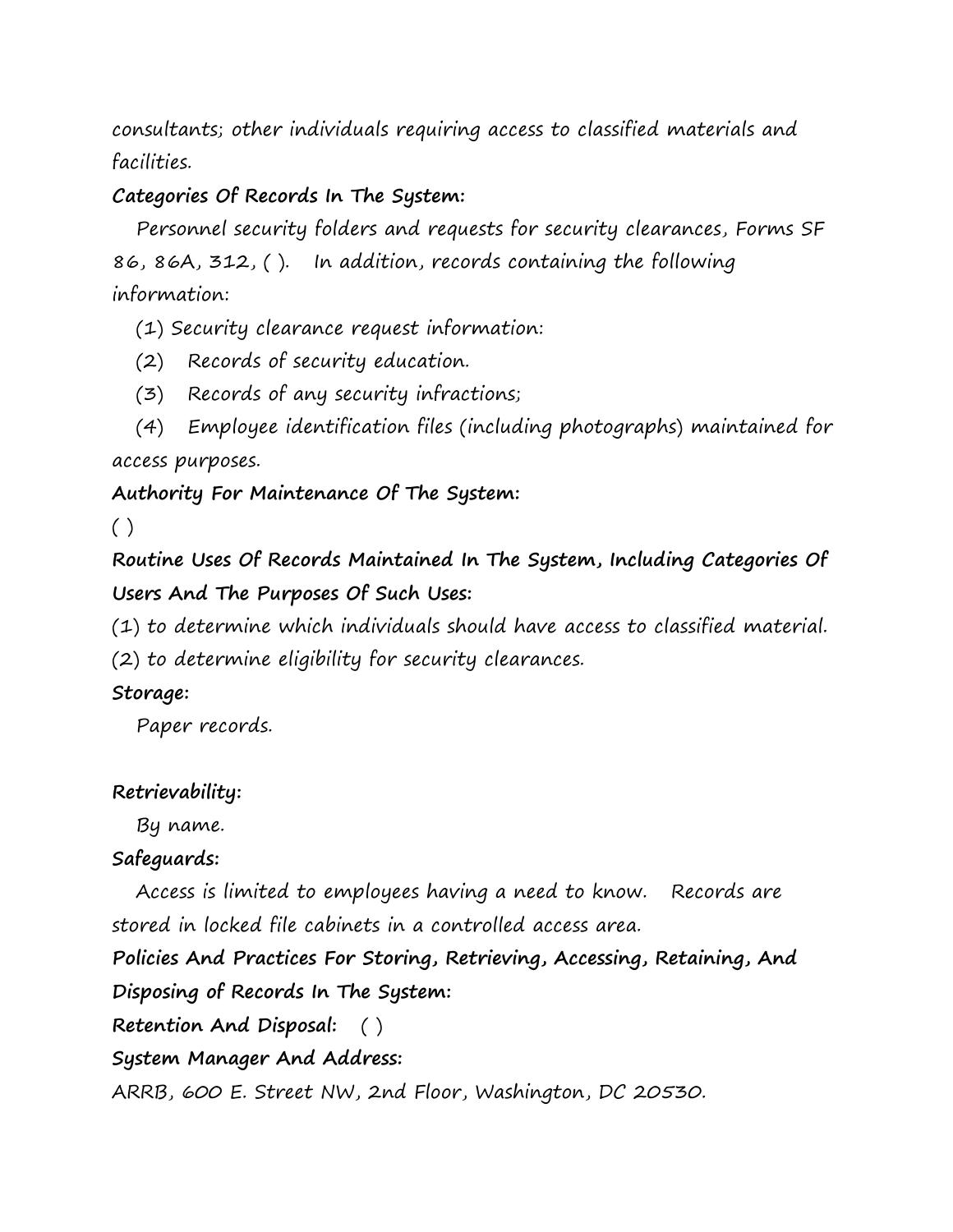Attention: Security Management Officer.

# **Notification Procedure:**

 Requests by an individual to determine if ( ) contains information about him/her should be directed to the General Counsel, ARRB, 600 E. Street NW, Washington, DC 20520. Required identifying information: Complete Name.

# **Record Access Procedure:**

Same as Notification procedure above, except individual must show official photo identification, such as driver's license, passport, or government identification before viewing records.

# **Contesting Record Procedure:**

Same as Record Access Procedure.

# **Record Source Categories:**

Subject individuals, Questionnaire for Sensitive Positions (SF-86)

# **System Exempted From Certain Provisions Of The Act:**

None.

# **ARRB-2**

# **System Name:**

Administrative and Travel Files.

# **System Classification:**

Unclassified

# **System Location:**

ARRB, 600 E. Street NW, Washington, DC 20530

# **Categories Of Individuals Covered By The System:**

 Employees and applicants for employment with ( ), including ( ) contractors and consultants.

# **Categories Of Records In The System:**

Record containing the following information:

- (1) Time and attendance;
- (2) Payroll actions and deduction information requests;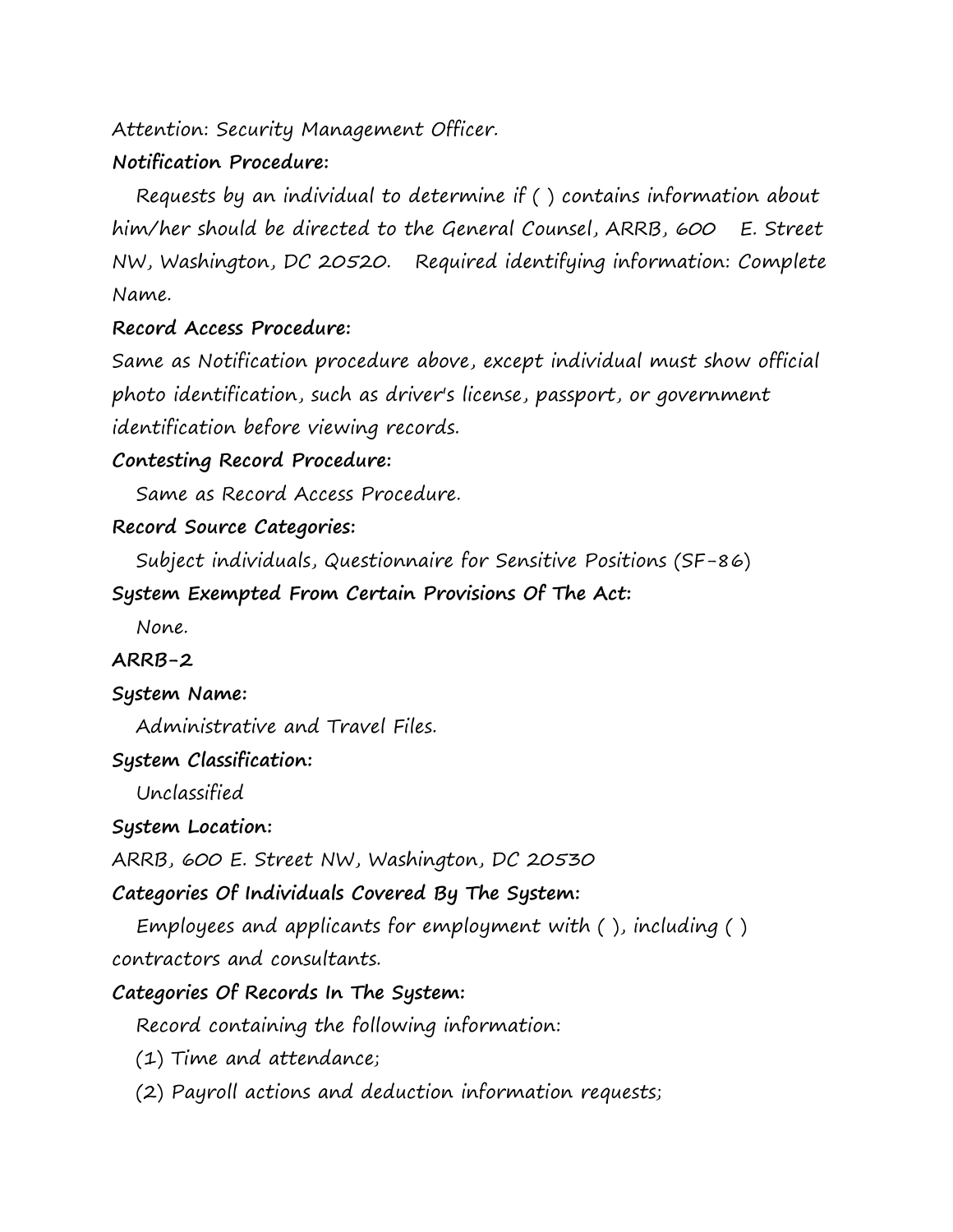- (3) Authorizations for overtime and night differential:
- (4) Credit cards and telephone calling cards issued to individuals;
- (5) Destination, itinerary, mode and purpose of travel;
- (6) Date(s) of travel and all expenses;
- (7) Passport number;
- (8) Requests for advance of funds, and voucher with receipts;
- (9) Travel authorizations;
- (10) Name, address, social security number and birth date;
- (11) Employee parking permits.

#### **Authority For Maintenance Of The System:**

 $( )$ 

**Routine Uses Of Records Maintained In The System, Including Categories Of Users And The Purposes Of Such Uses:**

Treasury Department-To collect withheld taxes, print payroll checks, and issue savings bonds.

Internal Revenue Service-To process Federal income tax.

State and Local Government-To process state and local income tax.

Office of Personnel Management-Retirement records and benefits.

Social Security Administration-Social Security record and benefits.

 Department of Labor-To process-To process Workmen's Compensation claims.

 Department of Defense-Military Retired Pay Offices-To adjust Military retirement.

Savings Institutions-To credit accounts for savings made thorough payroll deductions.

Health Insurance Carriers-To process insurance claims.

 General Accounting Office-Audit-To verify accuracy and legality of disbursement.

Veteran's Administration-To evaluate veteran's benefits to which the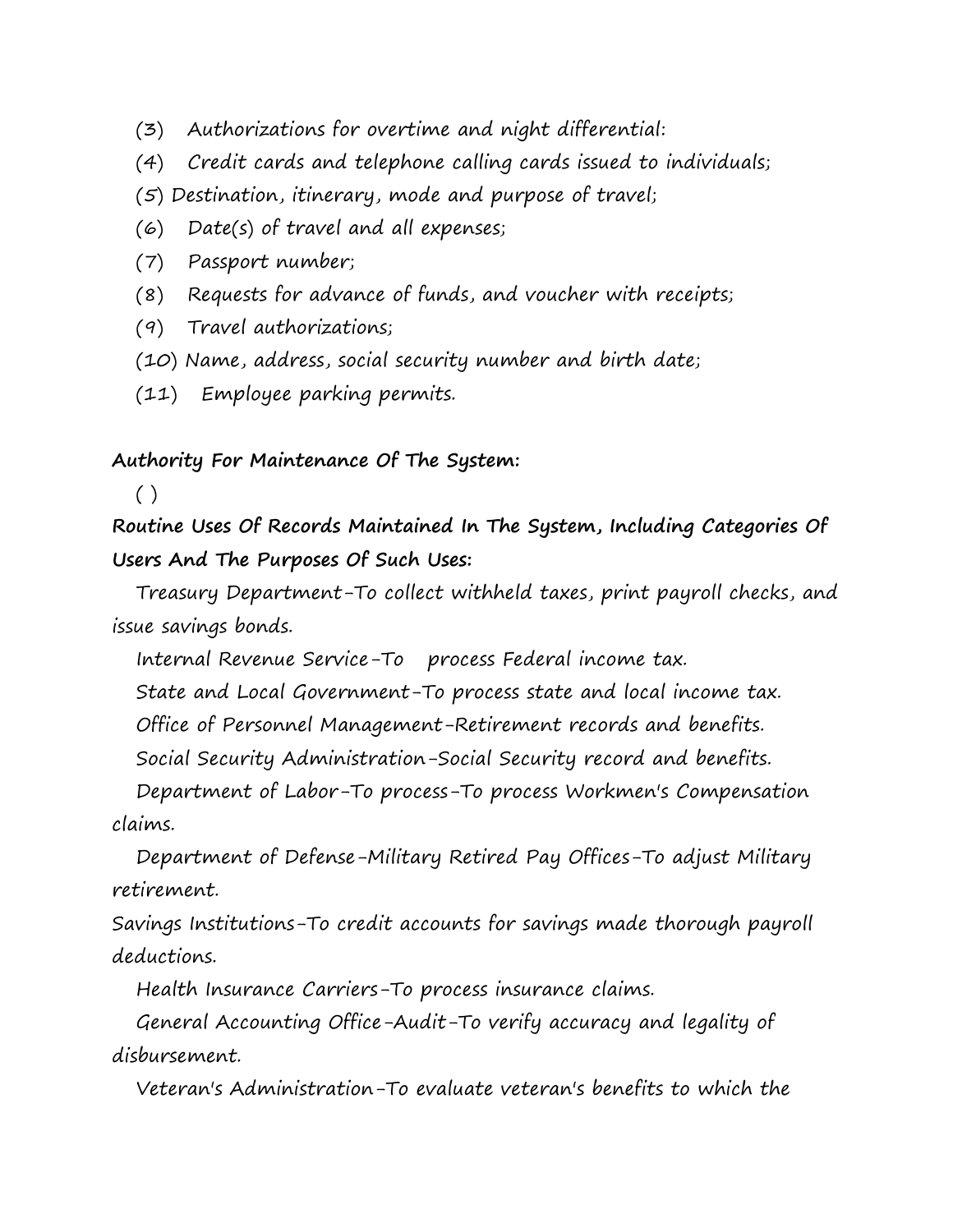individual may be entitled.

 States' Department of Employment Security-To determine entitlement to unemployment compensation or other state benefits.

Travel Agencies-To process travel itineraries.

**Policies And Practices For Storing, Retrieving, Accessing, Retaining, And Disposing Of Records In The System:**

### **STORAGE:**

Paper records, magnetic disk, and computer printouts.

## **Retreivabllity:**

 By name, social security number, travel dates, and alphanumeric code. **SAFEGUARDS:**

 Access is limited to employees having a need to know. Records are stored in locked file cabinets in a controlled access area in accordance with Board directives and Federal Guidelines.

# **Retention and Disposal:**

( )

# **System Manager And Address:**

 ARRB, 600 E. Street NW 2nd Floor, Washington, DC 20530, Attention: Sheryl Walter, General Counsel

# **Notification Procedure:**

 Requests by an individual to determine to determine if ( ) contains information about him/her should be directed to the General Counsel, ARRB, 600 E Street NW 2nd Floor, Washington, DC 20530. Required identifying information: Complete name, social security number, and date of birth.

# **Record Access Procedure:**

Same as Notification procedures above, expect individual must show official photo identification, such as driver's license, passport, or government identification before viewing records.

# **Contesting Record Procedure:**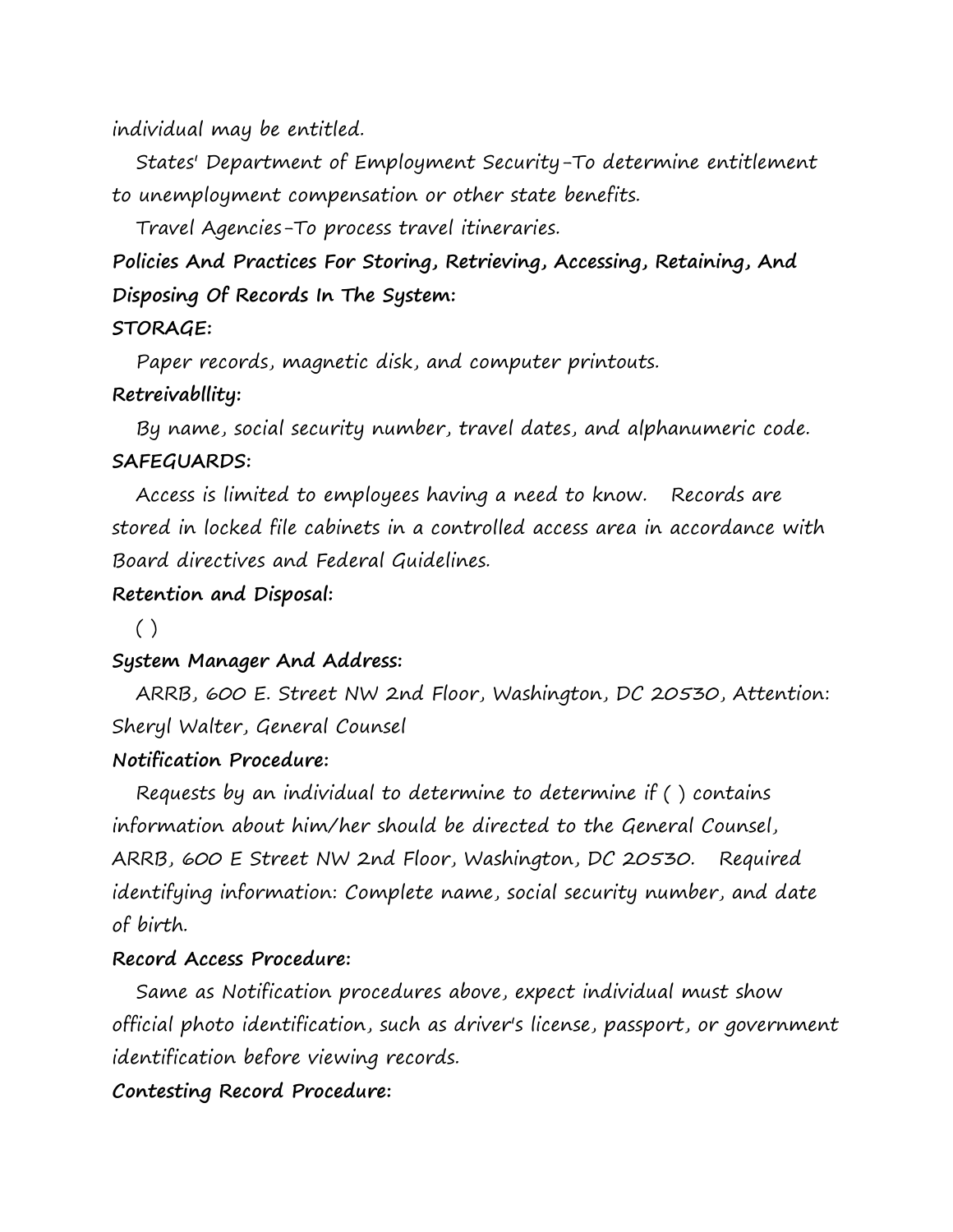Same as Record Access procedure.

### **Record Source Categories:**

 Subject individuals, timekeepers, official personnel records, GSA for accounting and payroll, OPM for official personnel records, IRS and State officials for withholding and tax information, and travel agency contract. **System Exempted From Certain Provisions Of The Act:**

None.

# **Rules Implementing the Privacy Act**

**Agency:** Assassination Records Review Board (ARRB)

**Action:** Proposed rule.

**Summary:** Each Federal agency is required by the Privacy Act of 1974, 5 U.S.C. 552a, to promulgate rules which set forth procedures by which individuals can examine and request correction of agency records containing personal information. In this notice the Board proposes a rule to satisfy that requirement.

**Dates:** Comment period expires ( )

**Addresses:** Mail comments to: ARRB, 600E Street NW 2nd Floor, Washington DC 20530, Attention: Sheryl L. Walter, General Counsel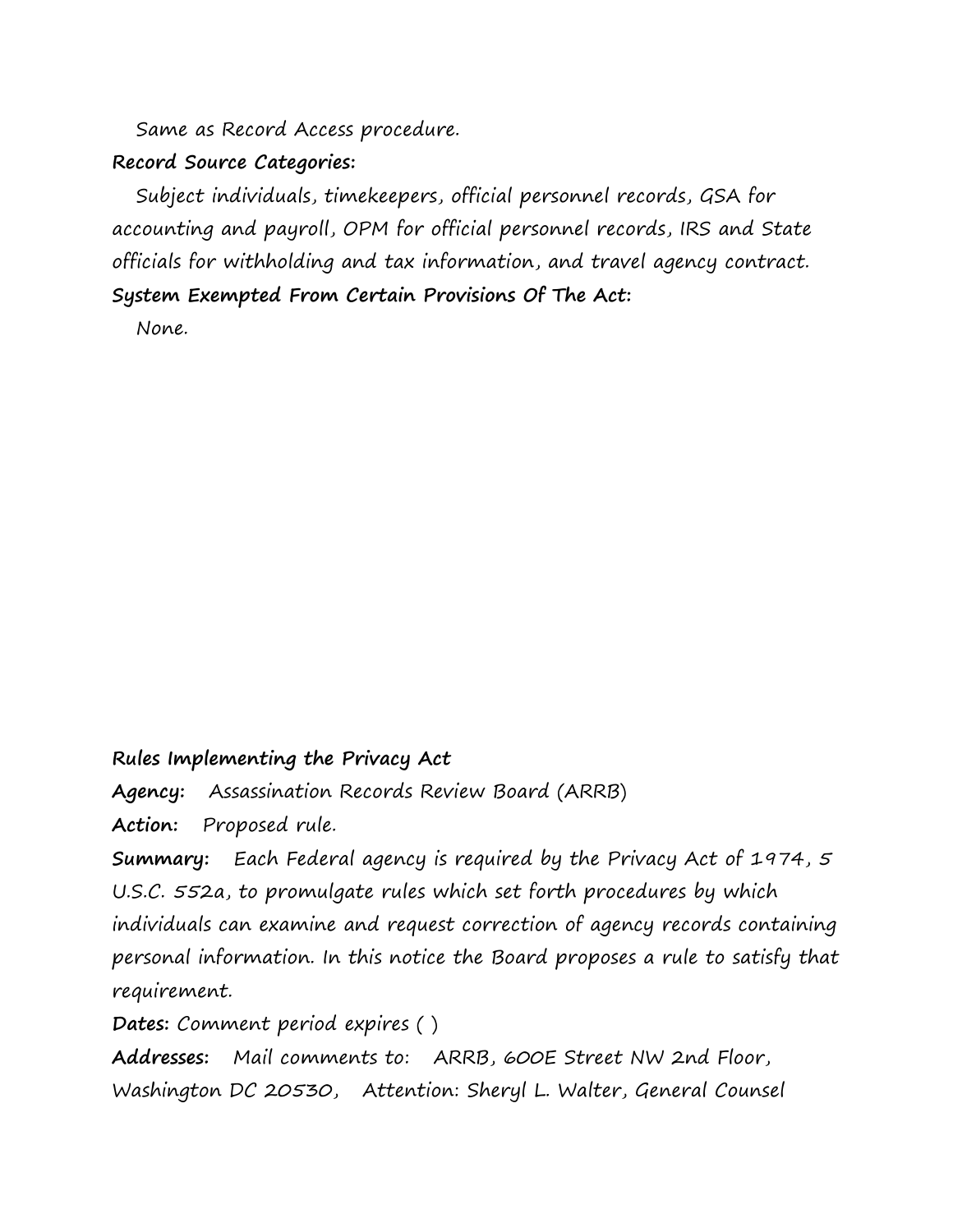**For Further Information Contact:** ARRB, 600 E Street NW 2nd Floor, Washington, DC 20530, Attention: Sheryl L. Walter, General Counsel **Supplementary Information:**

Section (f) of the Privacy Act of 1974, 5 U.S.C. 552a (f), requires each Federal agency to promulgate rules which, in the main, set forth produces by which individuals can examine and request correction of agency established ( Act ). is therefore obligated to publish such regulations.

 Because Privacy Act regulations are intended for use by the general public, the Board has tried to keep its proposed rule simple and straightforward. Some aspects of the Privacy Act dealing solely with the Board's internal procedures and safeguards will be dealt with by directive to the Board's staff rather than by rule. The Board sees no need to elaborate upon the Act's penalty sections in the rule, as those sections are self-executing.

 The proposed rule is largely self-explanatory, and is fairly typical of other Federal agency rules in this area. The board would particularly appreciate public comment on four aspects of the rule:

(1) Is the rule consistent with the Privacy Act?

 (2) Is the rule complete as regards public access to records and record correction?

(3) Is the rule clear and understandable?

(4) Is the fee provision reasonable?

### **Paperwork Reduction Act Statement**

 The proposed rule is not subject to the provisions of the Paperwork Reduction Actof 1980 (44 U.S.C. 3501, et seq.) because it does not contain any information collection requirements within the meaning of 44 U.S.C. 3502(4).

### **Regulatory Flexibility Act Certification**

As required by the Ragualtory Flexibility Act of 1980 (RFA), 5 U.S.C. 601-12), the Board certifies that this rule, if adopted, will not have a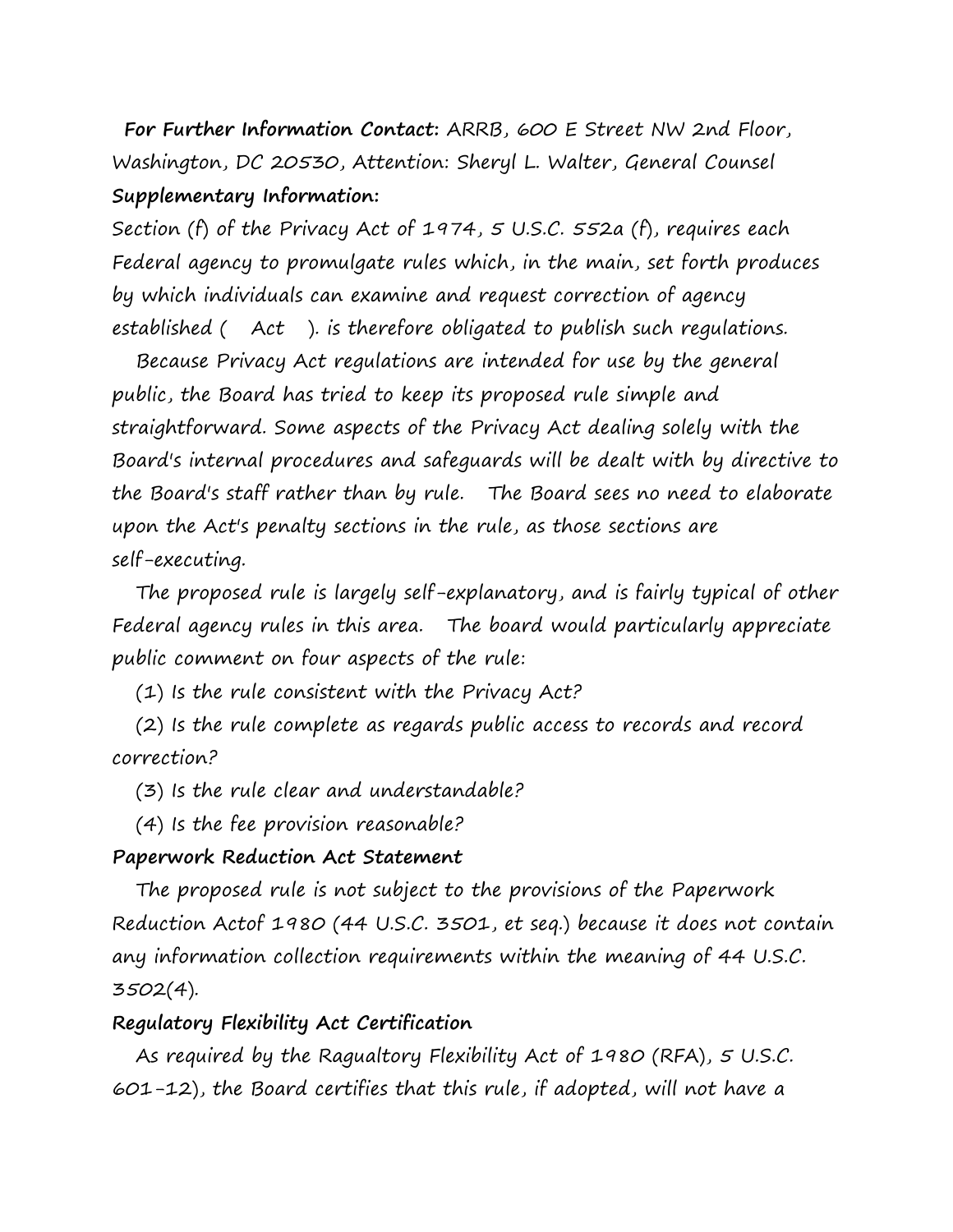significant economic impact on a substantial number of small entities and that, therefore, a regulatory flexibility analysis need not be prepared, 5 U.S.C. 605(b).

 **List of Subjects in (X)CFR Part (XXXX)** Privacy Act.

## **The Proposed Regulations**

 Accordingly, chapter (XXXX) of title (XX) of the Code of Federal Regulations is proposed to be amended by adding a part 1705 to read as follows:

**Chapter XVII-Defense Nuclear Facilities Safety Board** 

## **Part 1705-Privacy Act**

Sec.

- XXXX.01 Scope.
- XXXX.02 Definitions.
- XXXX.03 Systems of records notification.
- XXXX.04 Requests by persons for access to their own records.
- XXXX.05 Processing of requests
- XXXX.06 Appeals from access denials.
- XXXX.07 Requests for correction of records.
- XXXX.08 Appeals from correction denials.
- XXXX.09 Disclosure of records to third parties
- XXXX.10 Fees.
- XXXX.11 Exemptions.

Authority U.S.C> 552a(f).

## **§ XXXX.01 Scope.**

 This part contains the board's regulations implementing the Privacy Act of 1974, Public Law 93-579, 5 U.S. 552a.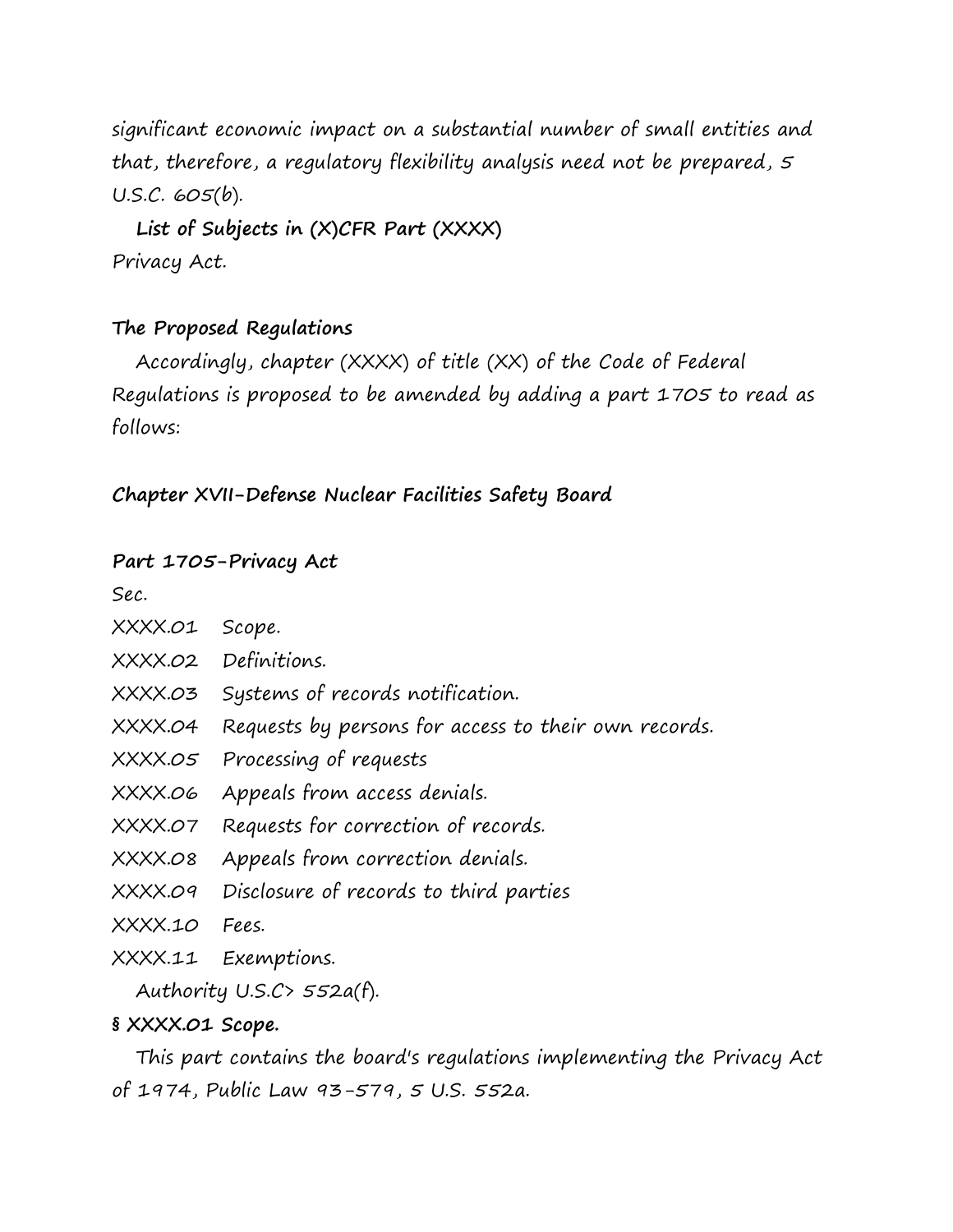#### **§ XXXX.02 Definitions.**

 The following terms used in these regulations and defined in the Privacy Act, 5 U.S.C. 552a(a): 'agency," "individual," "maintain," "record," "system of record," "statistical record," and "routine use." The Board's use of these terms conforms with the statutory definitions. References in this part to "the Act" refer to the Privacy Act of 1974.

## **§ XXXX.03 Systems of records notification.**

(a) Public notice. The board has published in the **Federal Register** its system of records. The Office of the Federal Register biannually compiles and publishes all systems of records maintained by Federal agencies, including the board.

 (b) Requests regarding record systems. Any person who wishes to know whether a system of records contains a record pertaining to him or her may file a request in person or in writing. Written requests should be directed to General Counsel, ARRB, 600 E Street NW, Washington, DC 20530. Telephone requests should be made by calling the Board at 202-724-0088, and asking to speak to the General Counsel.

#### **§ XXXX.04 Requests by person for access to their own records.**

(a) Requests in writing. A person may request access to his or her own records in writing by addressing a letter to: General Counsel, ARRB, 600 E Street NW 2nd Floor, Washington, DC 20530. The request should contain the following information:

(1) Full name, address, and telephone number of requester.

 (2) Proof of identification, which should be a copy of one of the following: Valid driver's license, valid passport, or other current identification which contains both an address and picture of the requester,

 (3) The system of records in which the desired information is contained, and

(4) At the requester's option, authorization for expenses (see §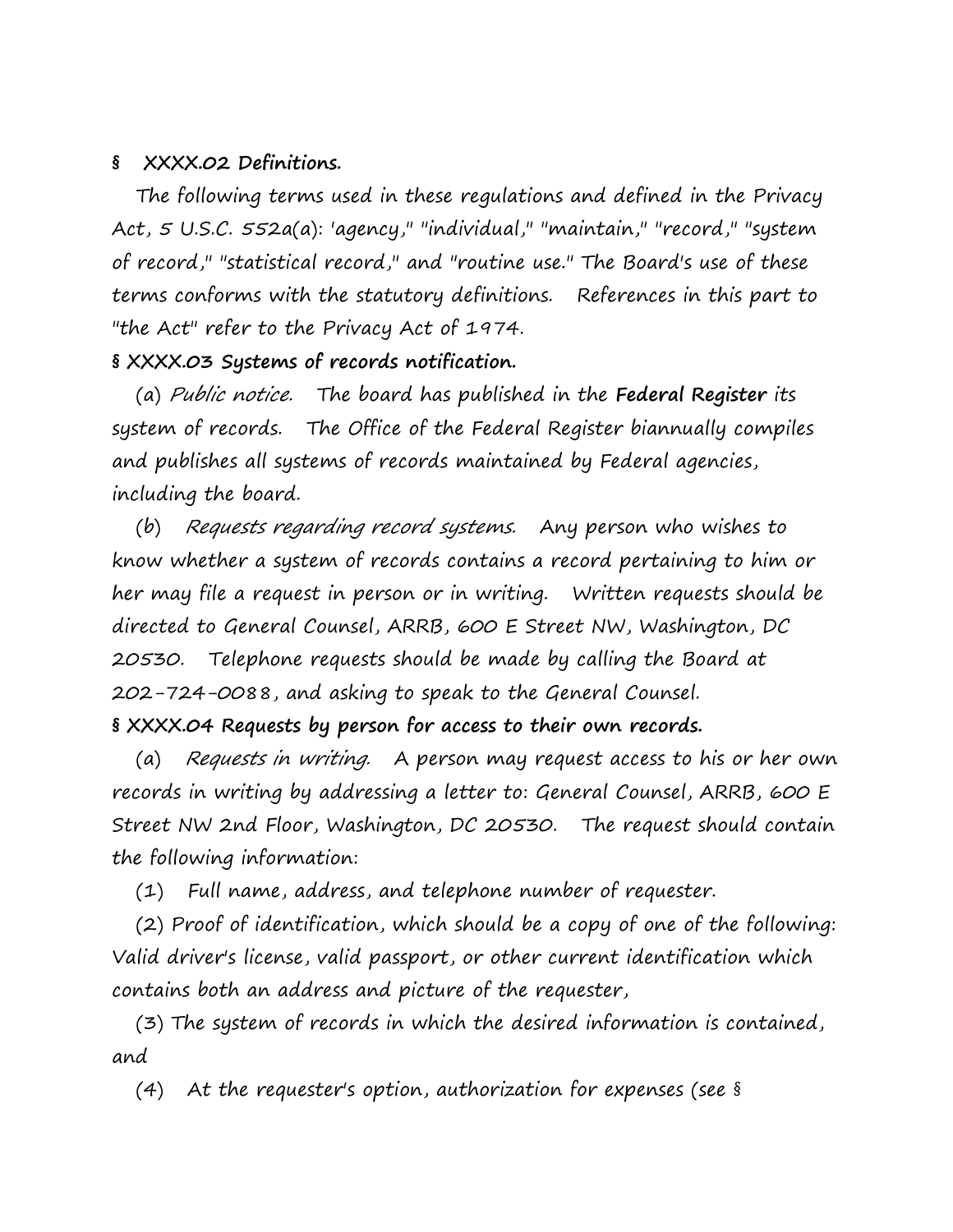#### XXXX.10) below).

 (b) Requests in person. Any person may examine his or her own record on the Board's premises. To do so, the person should call the Board's offices at 202-724-0088 and ask to speak to the General Counsel. This call should be made at least two weeks prior to the time the requester would like to see the records. During this call, the requester should be prepared to provide the same information as that listed in paragraph (a) of this section expect for proof of identification.

#### **§ XXXX.05 Processing of requests.**

(a) Requests in writing. The General Counsel will acknowledge receipt of the request within five working days of its receipt in the Board's offices. The acknowledgment will advise the requester if any additional information is needed to process the request. Within fifteen working days of receipt of the request, the General Counsel will provide the requester why additional time is needed for response.

 (b) Requests in person. Following the initial call from the requester, the General Counsel will determine (1) whether the recordsidenified by the requester exist, and (2) whether they are subject to any exemption under §XXXX.11 below. If the records exist and are not subject to exemption, the General Counsel will call the requester and arrange an appointment at mutually agreeable time when the records can be examined. The requester may be accompanied by one person of his or her own choosing, and should state during this call whether or not a second individual will be present at the appointment. At the appointment, the requester will be asked to present identification as stated in §XXXX.04(a)(2).

 (c) Excluded information. If a request is received for information compiled in reasonable anticipation of litigation, the General Counsel will inform the requester that this information is not subject to release under the Privacy Act (see 5 U.S.C. 552a(d)(5)0.

**§ XXXX.06 Appeals from access denials.**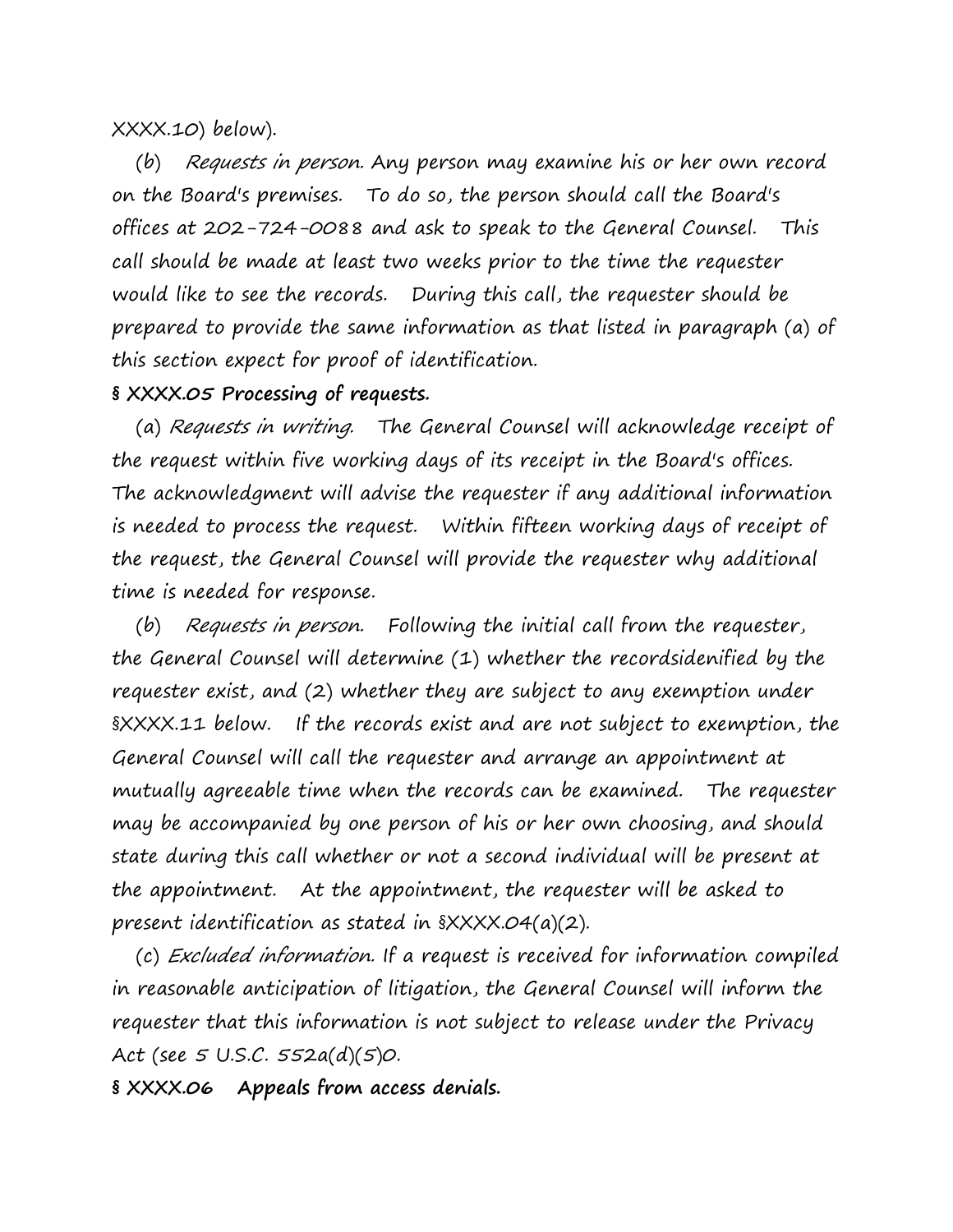When access to records has been denied by the General Counsel, the requester may file an appeal in writing. This appeal should be directed to the Boards Chairman, John Tunheim, 600 E. Street NW 2nd Floor, Washington, DC 20530. The appeal letter must (a) specify those denied records which are still sought, and (b) state why the denial by the General Consul erroneous. The Chairman or his designee will respond to such appeals within twenty working days after the appeal letter has been received in the Board's offices. the appeal determination will explain the basis for continuing to deny access to any requested records.

### **§ XXXX.07 Requests for correction of records.**

 (a) Correction requests. Any person is entitled to request correction of a record pertaining to him or her. This request must be made in writing and should be addressed to General Counsel, ARRB, 600 E Street NW 2nd Floor, Washington, DC 20530. The letter should clearly identify the corrections desired. An edited copy will usually be acceptable for this purpose.

 (b) Initial response. Receipt of a correction request will be acknowledged by the General Counsel in writing within five working days of receipt of the request. The General Counsel will endeavor to provide a letter to the requester within thirty working days stating whether or not the request for correction has been granted or denied. If the General Counsel decides to deny any portion of the correction request, the reasons for the denial will be provided to the requester.

### **§ XXXX.08 Appeals from correction denials.**

 (a) When amendment of records has been denied by the General Counsel, the requester may file an appeal in writing. This appeal should be directed to the Chairman, John Tunheim, 600 E Street NW 2nd Floor, Washington, DC 20530. The appeal letter must (1) specify the record subject to the appeal, and (2) state why the denial of amendment by the General Counsel is erroneous. The Chairman or his designee will respond to such appeals